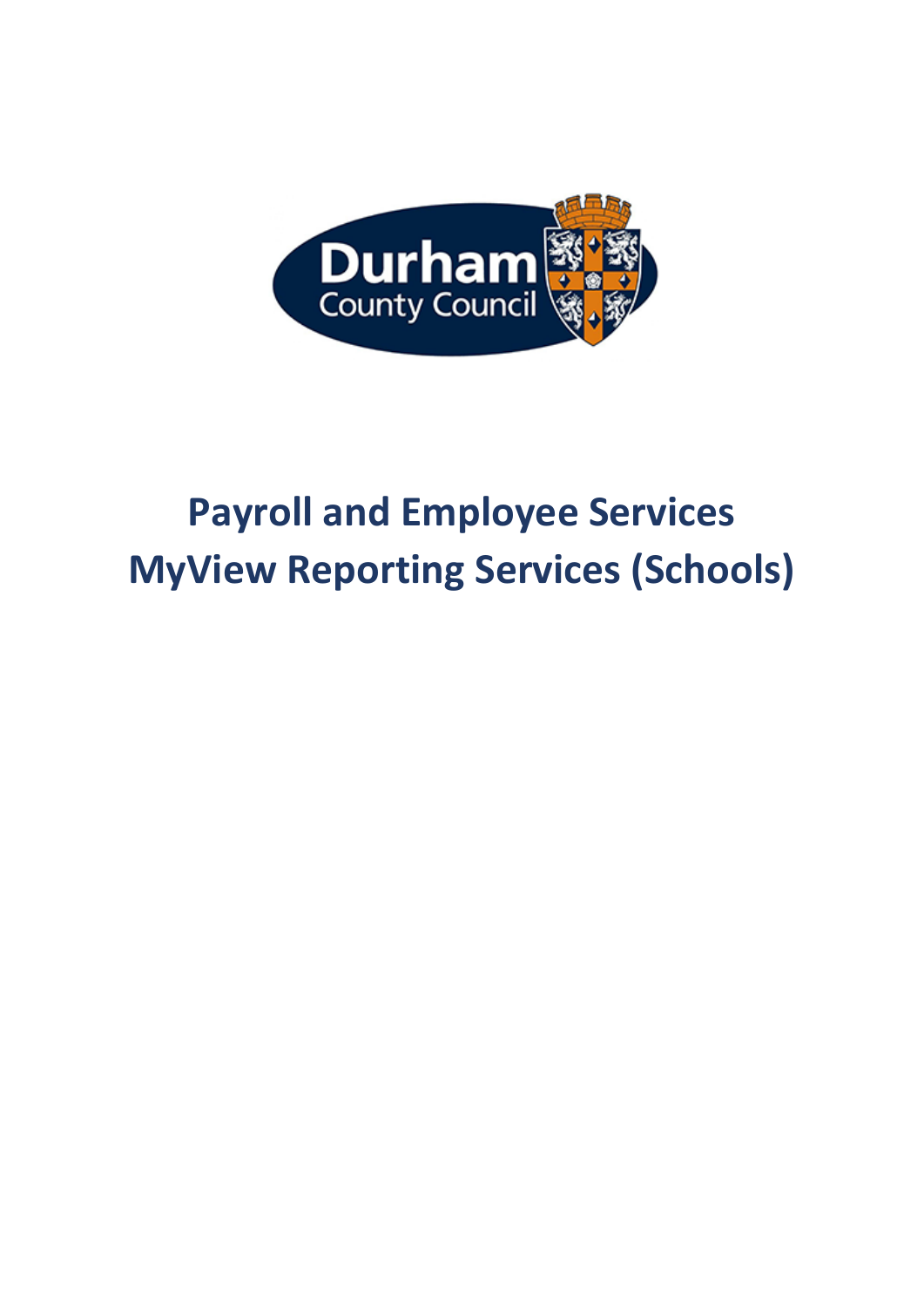## <span id="page-1-0"></span>Contents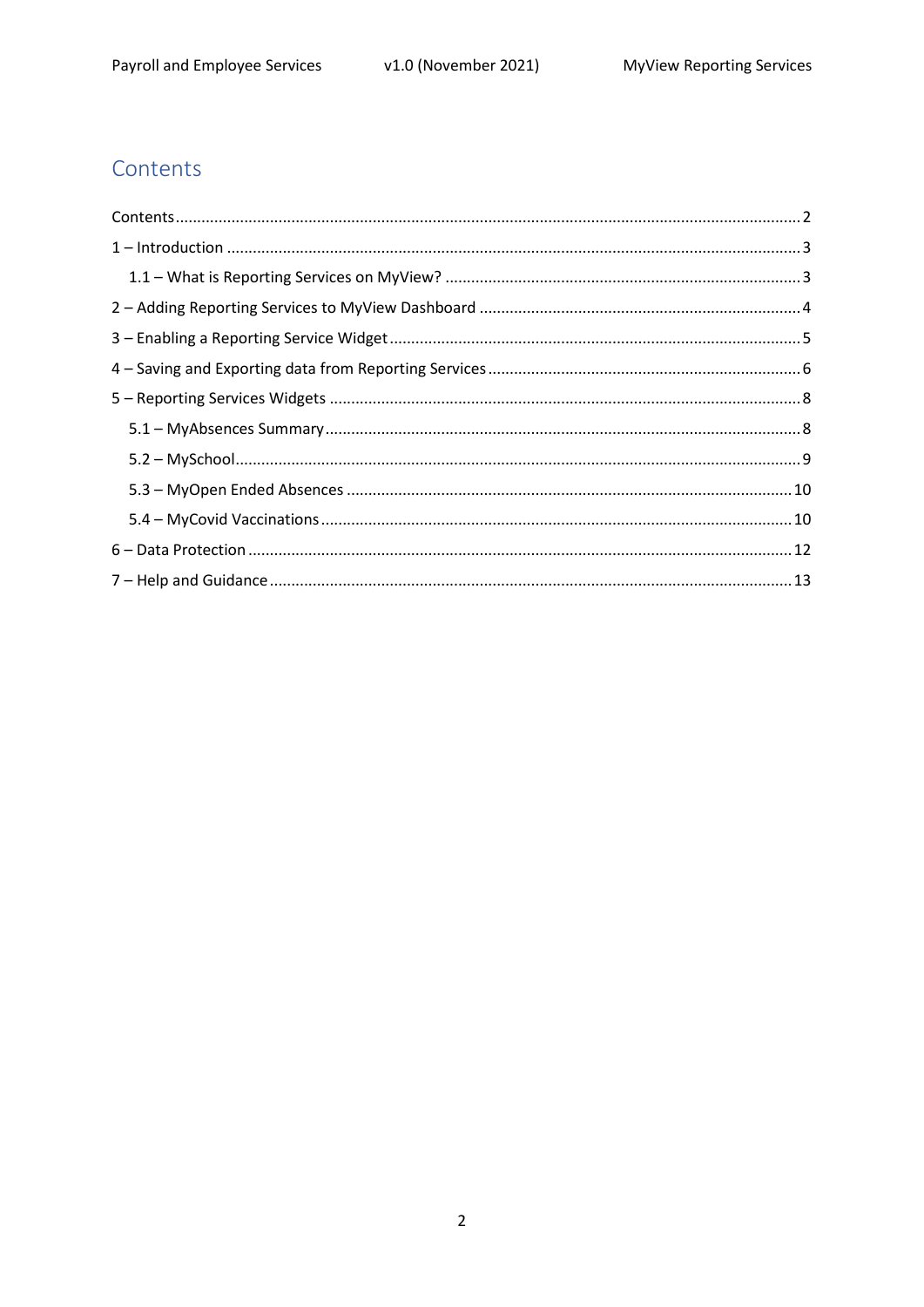## <span id="page-2-0"></span>1 – Introduction

This document is a guide to using Reporting Services in MyView.

**Please note:** The Reporting Services Widget will **only** be available when an employee is logged onto MyView directly from within the School. If attempting to log in whilst working from home the widget will not be available.

#### <span id="page-2-1"></span>1.1 – What is Reporting Services on MyView?

MyView now features a new Reporting Services module which allows managers to access a range of real-time HR management information for employees in their reporting structure. Employees also have access to Reporting Services but will only see information relating to themselves.

Information is accessed via easy to understand widgets that can be accessed via the MyView Dashboard. These MyView widgets summarise data in a visual display and users can simply 'drag and drop' their most useful widgets onto their dashboard. Once on the dashboard, all you need to do is click the widget to view the underlying data. The data can be downloaded for reporting purposes. Please note: Reporting Services is only supported by Google Chrome.

MyView Reporting Services complements the Council's Inspiring People and Digital Workforce Agenda by empowering employees to engage in digitally enabled systems. Managers and employees can access this data via their smartphones and tablets to help them plan and manage their teams and it encourages agile working and reduces the need for managers to request information from the HR and Payroll team.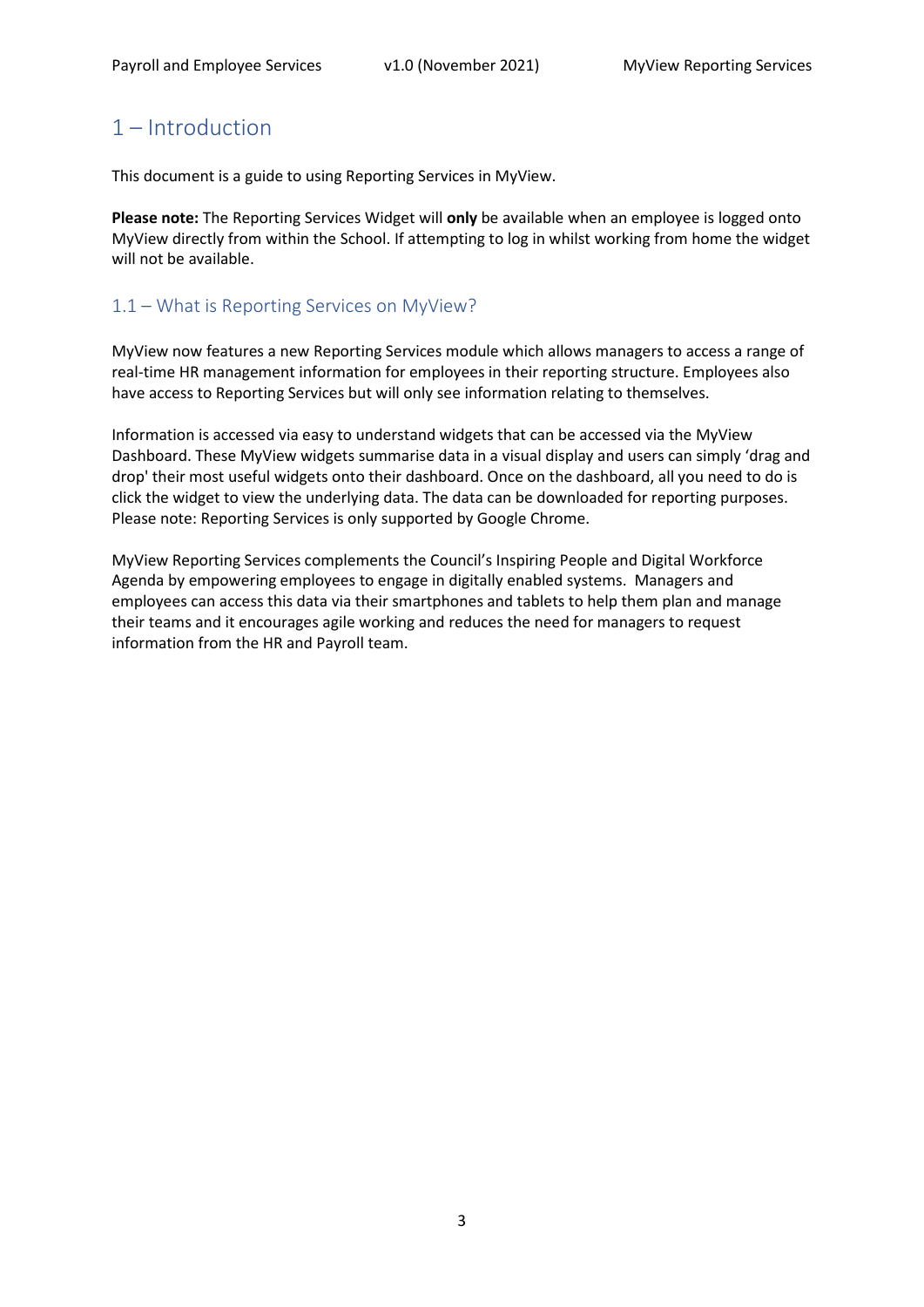## <span id="page-3-0"></span>2 – Adding Reporting Services to MyView Dashboard

To add a Reporting Services widget to your MyView Dashboard – click onto 'Edit Dashboard' on the top right hand-side.



Select the 'Reporting Services' option.

| Edit dashboard            |  |
|---------------------------|--|
| My Pay                    |  |
| <b>Birthdays</b>          |  |
| In Progress               |  |
| <b>Reporting Services</b> |  |

This will place the widget onto your MyView dashboard and ensure it will appear each time you are in MyView.

| <b>Reporting Services</b><br>Í        |
|---------------------------------------|
|                                       |
| No data is available for this widget. |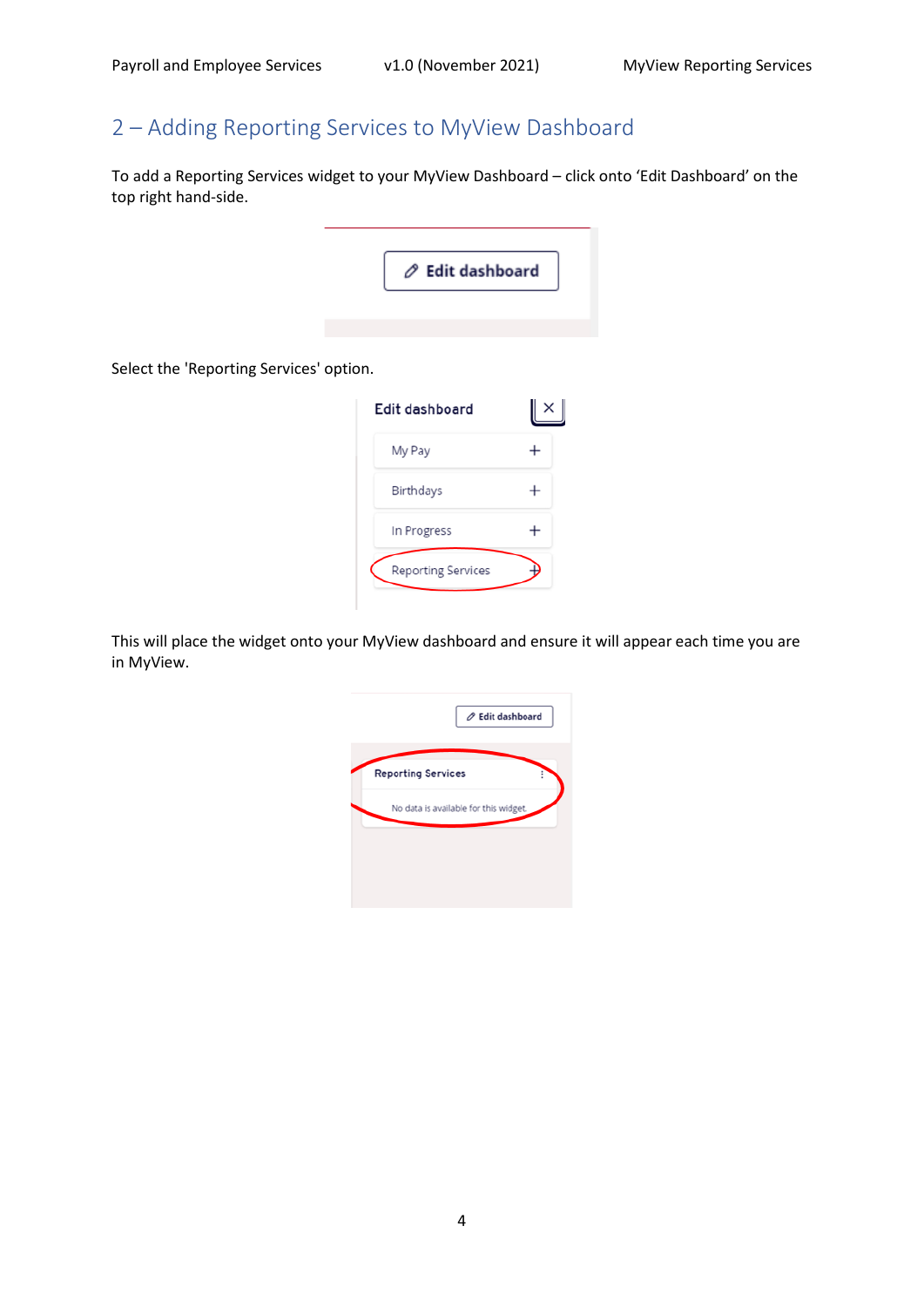# <span id="page-4-0"></span>3 – Enabling a Reporting Service Widget

To enable a Reporting Services Widget, click the three 'dots' and select the relevant widget to be displayed by selecting settings and the relevant option, select save to add the widget to the dashboard:

| <b>Reporting Services</b>                                                               |                                                           |
|-----------------------------------------------------------------------------------------|-----------------------------------------------------------|
| No data is available for this widget.                                                   |                                                           |
| <b>Reporting Services</b>                                                               |                                                           |
| No data is availa                                                                       | <b>@ Settings</b><br>$\wedge$ Collapse<br>X Remove widget |
| <b>Reporting Services</b>                                                               | Ì                                                         |
| ◯ MyAbsences Summary<br>◯ MyCovid Vaccinations<br>◯ MyOpen Ended Absences<br>◯ MySchool |                                                           |
|                                                                                         | Cancel<br>Save                                            |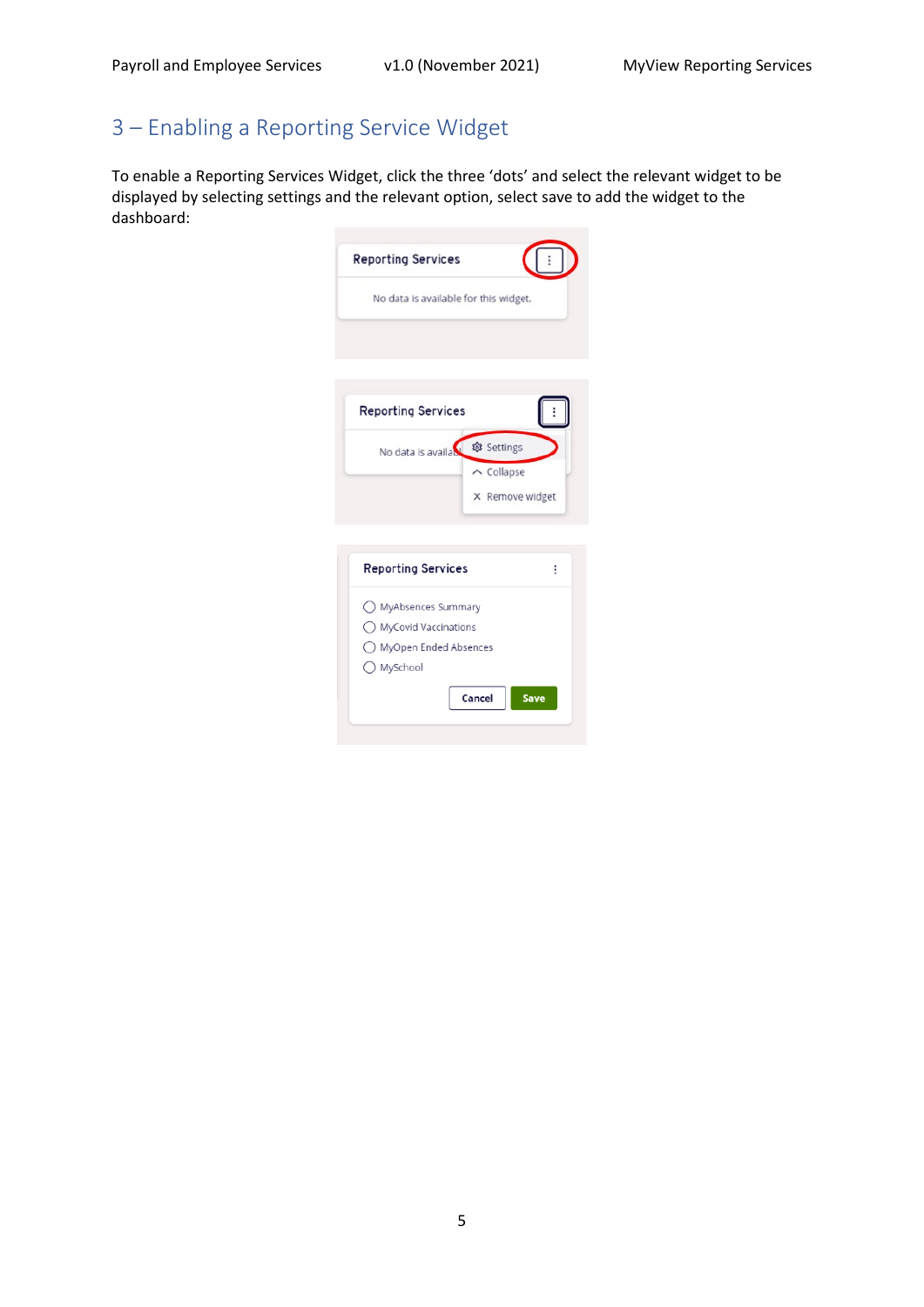## <span id="page-5-0"></span>4 – Saving and Exporting data from Reporting Services

Reports can be saved or exported to PDF/Excel. Once a report is opened, locate the 'export' icon:

| <b>MvEstablishment</b> | Data refreshed 2020-04-30 at 14:26:02 |      |               |  |
|------------------------|---------------------------------------|------|---------------|--|
| $\Box$                 |                                       | 100% | search report |  |

**NB**: Please note that once exported the data displayed is 'as at' the time stamp as highlighted below:

| MyEstablishment Data refreshed 2020-04-30 at 14:26:02 (4)<br>$-$ + 100% + search report $Q \mid \cdot \mid$ + $\mid \cdot \mid$<br>$B. B. \land \land \circ$ |
|--------------------------------------------------------------------------------------------------------------------------------------------------------------|
|                                                                                                                                                              |
|                                                                                                                                                              |

Users can click on the **refresh icon** to refresh report with latest data if required.

When you have selected to export, you will be presented with all available export options – including PDF and Excel formats.



Select the relevant format and you will be presented with the option to 'Open' or 'Save'

| Internet Explorer                          | ×                  |
|--------------------------------------------|--------------------|
| What do you want to do with DCCHR0001.xls? |                    |
| Size: 15.5 KB                              |                    |
| From: hrselfservice.durham.gov.uk          |                    |
|                                            |                    |
| The file won't be saved automatically.     |                    |
| $\rightarrow$ Save                         |                    |
| $\rightarrow$ Save as                      |                    |
|                                            | Cancel             |
|                                            | $\rightarrow$ Open |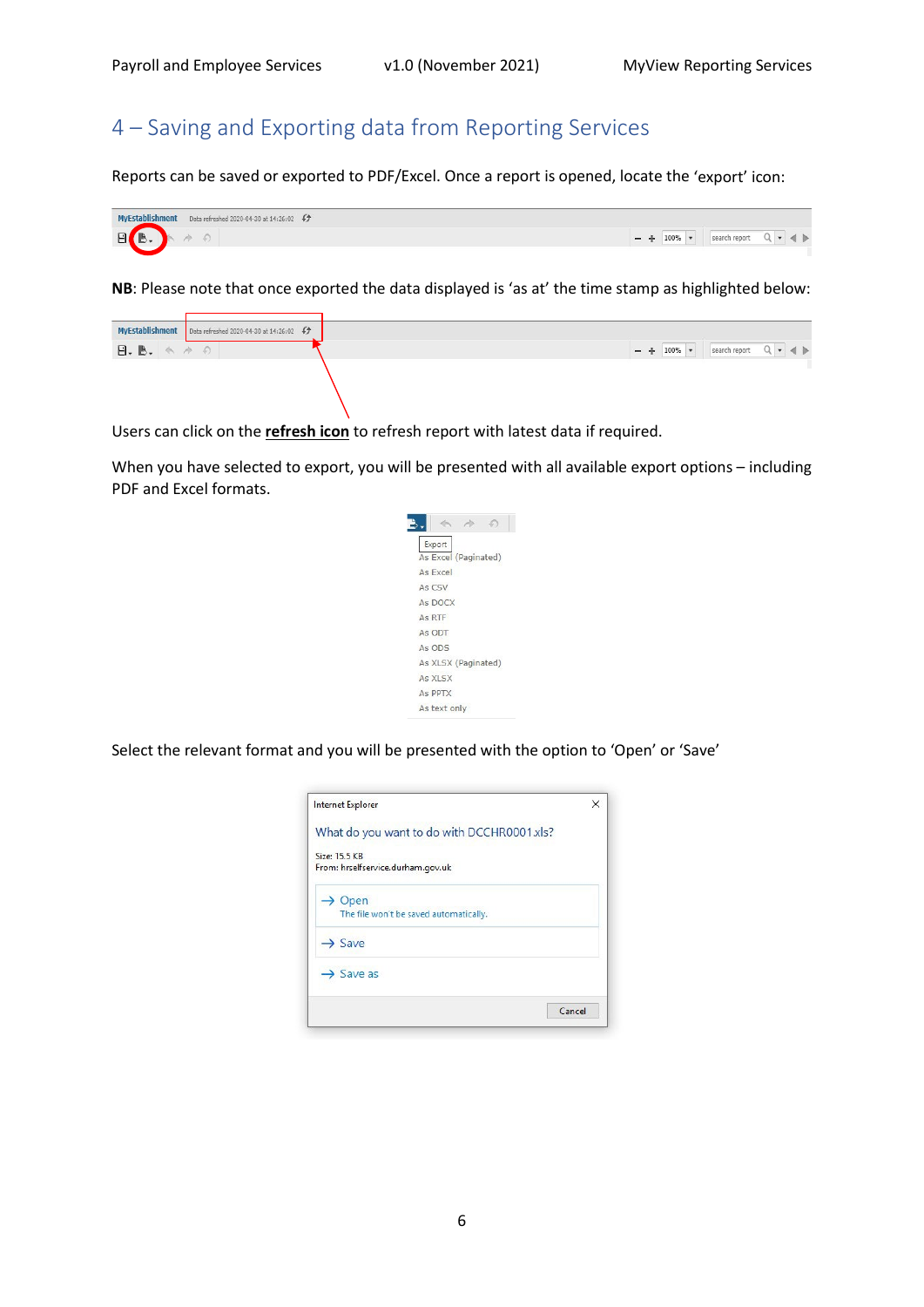The report will then be exported to save to your device (*data has been removed from the below screenshot for Data Protection)*

| <b>M</b> Dash<br>山田            | 圖<br>AutoSave ( Or)<br>ゆくの 乱っ<br>File<br>Home<br>Page Layout<br>Insert                                  | Formulas    | Data<br>Review                                          | Excel<br>View<br>Help<br>Nitro Pro                                                                                                                                                                                                                                                                                                                                                                                                            | O Search                            | œ<br><i>in</i> Share                                              | $\times$<br>$\Box$<br>C Comments | <b>ITime</b>               |                                                     |                                         |
|--------------------------------|---------------------------------------------------------------------------------------------------------|-------------|---------------------------------------------------------|-----------------------------------------------------------------------------------------------------------------------------------------------------------------------------------------------------------------------------------------------------------------------------------------------------------------------------------------------------------------------------------------------------------------------------------------------|-------------------------------------|-------------------------------------------------------------------|----------------------------------|----------------------------|-----------------------------------------------------|-----------------------------------------|
| MyEst<br>日.                    | Ĥ.<br>$*11 - A A$<br><b>A</b><br>Arial<br>œ<br>Paste<br>$\Box \cdot \circ \cdot A$ .<br>B<br>$U$ .<br>ತ | 프           | $\Xi \equiv \pm \nu$ .<br>悲<br>国。<br>≣<br>温<br>$-24.41$ | Conditional Formatting v<br>General<br>Format as Table *<br>图 - % 9<br>Cell Styles -<br>58 48                                                                                                                                                                                                                                                                                                                                                 | Ellinsert v<br>Delete *<br>Fermat - | $\Sigma$ - $50 -$<br>$\Box$ - $\Omega$ -<br>$\hat{\mathcal{O}}$ . | $\phi$<br>Ideas                  | 00%<br>$\scriptstyle\rm w$ | search report                                       | $Q + 4$                                 |
| POS                            | Clipboard Fa<br>Font<br>Se<br>×<br>AI<br>$\infty$<br>×                                                  | $\sqrt{2}$  | Alignment<br>$r_{\rm e}$                                | Styles<br>Number<br>$\sqrt{2}$                                                                                                                                                                                                                                                                                                                                                                                                                | Cells                               | Editing                                                           | Ideas<br>A                       | <b>NDING</b>               | <b>POST</b><br><b>FUNDING</b><br><b>EXPIRY DATE</b> | <b>POST VACANT</b><br><b>FTE STATUS</b> |
| Payro<br>Payer                 | A                                                                                                       | B           |                                                         | D                                                                                                                                                                                                                                                                                                                                                                                                                                             | E                                   |                                                                   | G<br>i di                        |                            |                                                     |                                         |
| Payro<br>Assist<br>Assist      | POST TITLE                                                                                              | TITLE       | <b>SURNAME</b>                                          | <b>FORENAME</b>                                                                                                                                                                                                                                                                                                                                                                                                                               | <b>POST GRADE</b>                   | POST<br><b>HOURS</b>                                              | <b>POST</b><br><b>FTE</b>        |                            |                                                     | <b>Post FTE Exceeded</b>                |
| Assis<br>$\overline{2}$<br>PES | Payroll and Employee Services Officer                                                                   |             |                                                         |                                                                                                                                                                                                                                                                                                                                                                                                                                               |                                     | 37.00                                                             | 1.00                             |                            |                                                     | <b>Post FTE Exceeded</b>                |
| PES                            | Payroli and Employee Services Officer                                                                   |             |                                                         |                                                                                                                                                                                                                                                                                                                                                                                                                                               |                                     | 37.00                                                             | 1.00                             |                            |                                                     | <b>Post FTE Vacant</b>                  |
| PES<br>$\overline{4}$          | Payroll and Employee Services Officer                                                                   |             |                                                         |                                                                                                                                                                                                                                                                                                                                                                                                                                               |                                     | 37.00                                                             | 1.00                             |                            |                                                     | <b>Post FTE Exceeded</b>                |
| PES<br>6<br>PES                | Assistant PES Officer                                                                                   |             |                                                         |                                                                                                                                                                                                                                                                                                                                                                                                                                               |                                     | 22.00                                                             | 0.59                             |                            |                                                     |                                         |
| PES<br>6                       | Assistant PES Officer                                                                                   |             |                                                         |                                                                                                                                                                                                                                                                                                                                                                                                                                               |                                     | 37.00                                                             | 1.00                             |                            |                                                     |                                         |
| $\mathcal{F}$                  | Assistant PES Officer                                                                                   |             |                                                         |                                                                                                                                                                                                                                                                                                                                                                                                                                               |                                     | 22.00                                                             | 0.59                             |                            |                                                     |                                         |
|                                | <b>DCO Quennet Cillings</b><br>MyEstablishment<br>4.0 8.                                                | $\circledR$ |                                                         | $\left[ \begin{array}{c c} 1 & \mathbf{1} \\ \mathbf{1} & \mathbf{1} \\ \mathbf{1} & \mathbf{1} \\ \mathbf{1} & \mathbf{1} \\ \mathbf{1} & \mathbf{1} \\ \mathbf{1} & \mathbf{1} \\ \mathbf{1} & \mathbf{1} \\ \mathbf{1} & \mathbf{1} \\ \mathbf{1} & \mathbf{1} \\ \mathbf{1} & \mathbf{1} \\ \mathbf{1} & \mathbf{1} \\ \mathbf{1} & \mathbf{1} \\ \mathbf{1} & \mathbf{1} \\ \mathbf{1} & \mathbf{1} \\ \mathbf{1} & \mathbf{1} \\ \math$ |                                     | 27.00                                                             | l w<br>4.80.<br>×                |                            |                                                     |                                         |
|                                |                                                                                                         |             |                                                         |                                                                                                                                                                                                                                                                                                                                                                                                                                               | 00<br>                              | 凹                                                                 | 100%                             |                            |                                                     |                                         |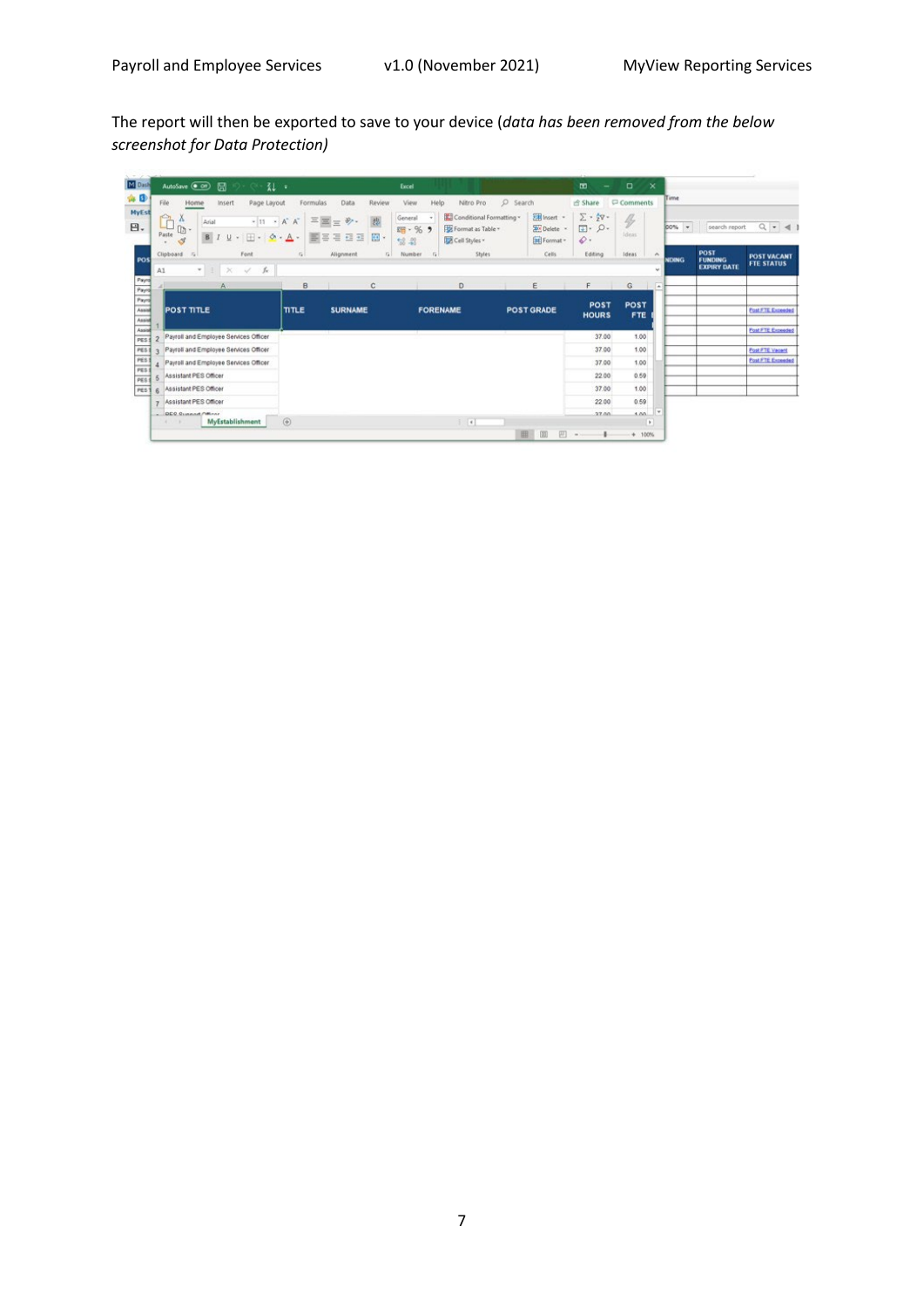## <span id="page-7-0"></span>5 – Reporting Services Widgets

The following section provides an overview of each Reporting widget. Additional widgets will be added overtime to meet the management information needs of employees and managers.

#### <span id="page-7-1"></span>5.1 – MyAbsences Summary

This report allows managers to view real-time absence data either by team, by location, or by establishment.

The information contained in these reports is based on all current post holdings that report up to (and including) the manager. The absence data is calculated based on current employees who are recorded as absent (sickness, annual leave, compassionate leave) as well as recording of an employee status for the purposes of COVID19 monitoring.

To open the detailed report, you can click on one of the following options:

• **By Team** – this will provide you with a summary of current absences broken down by absence reason down to team level.

• **By Location** – this will provide you with a summary of current absences broken down by absence reason down to team level but split further by location.

• **By Establishment** – this will provide you with a summary of absence rates based on current absences – split by absence reason/group.



You can view the underlying data by clicking on any number in the summary report. Please refer to Section 6 on exporting and refreshing the data.

| <b>MyAbsence Team Summary</b>                                                    | Data refreshed 2020-05-01 at 16:41:04       |                             |                         |                 |                        |              |                          |               |           |
|----------------------------------------------------------------------------------|---------------------------------------------|-----------------------------|-------------------------|-----------------|------------------------|--------------|--------------------------|---------------|-----------|
| $\mathbf{B} \cdot \mathbf{B} \cdot \mathbf{A} \cdot \mathbf{A} \cdot \mathbf{B}$ |                                             |                             |                         |                 |                        |              | $100\%$ $\star$<br>$- +$ | search report | $Q + 4 P$ |
|                                                                                  |                                             |                             |                         |                 |                        |              |                          |               |           |
| <b>SERVICE</b>                                                                   | <b>SERVICE AREA</b>                         | <b>TEAM</b>                 | 12. Sickness -<br>Other | 14. Flexi Leave | 15. Maternity<br>Leave | <b>Total</b> |                          |               |           |
| <b>Resources</b>                                                                 | <b>Finance &amp; Transactional Services</b> | Payroll & Employee Services |                         |                 |                        |              |                          |               |           |
|                                                                                  |                                             | <b>Team TOTAL</b>           |                         |                 |                        |              |                          |               |           |
|                                                                                  | <b>Service Area TOTAL</b>                   |                             |                         |                 |                        |              |                          |               |           |
| <b>Service Grouping TOTAL</b>                                                    |                                             |                             |                         |                 |                        |              |                          |               |           |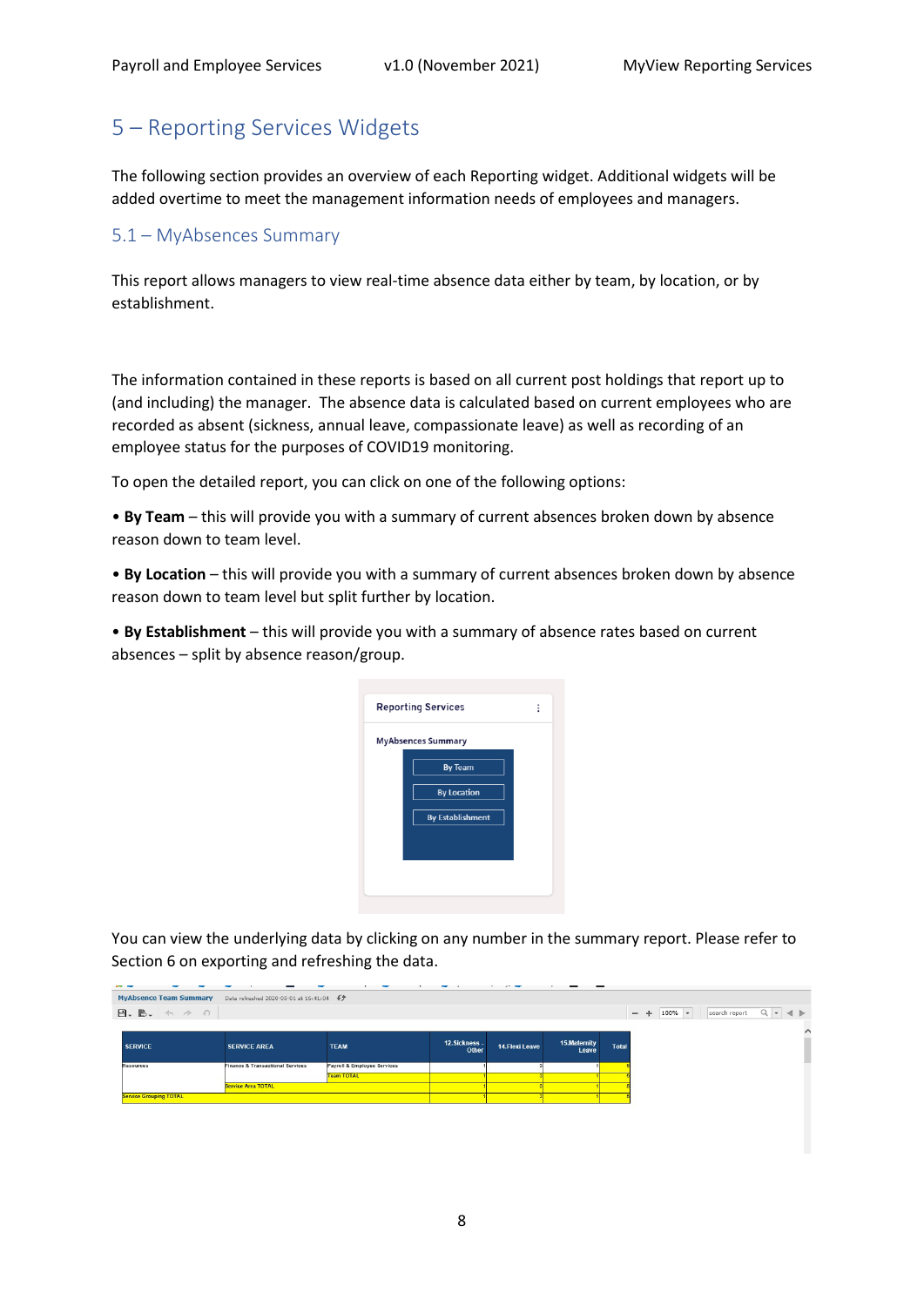**The accurate recording of an employees' status in MyView is extremely important so that we can have accurate and consistent information for monitoring and reporting in line with the latest government guidance on Coronavirus.**

**Employees who have been asked to work from home in line with the government guidance are deemed to be still available for work so should not be recorded as absent via MyView. Employees whose normal place of work has closed but who cannot work from home are also still available for work and therefore may be re-deployed, so again are not absent and should not be recorded as absent via MyView.**

Guidance on how to record absences is available on the [MyView](http://www.durham.gov.uk/myview) section of our website.

Please also refer to the below Government web page for up-to-date information regarding COVID19: <https://www.gov.uk/coronavirus>

You will receive regular reminders to check that ongoing employees' absences are up to date and accurate in line with the above guidance on absence recording.

#### <span id="page-8-0"></span>5.2 – MySchool

The MySchool report allows managers to view real-time establishment data including employee names, post titles, projected end-dates, post holding start date and much more.

The initial widget summarises the number of posts within your school, total FTE posts, and the number of vacant posts.

To open the detailed report, you can click on the number against 'Posts' or 'Vacant'.



Throughout the report, any fields marked blue (as below) can be selected to expand on the data available (additional data available will be dependent on your role within the organisation).

| <b>SCHOOL</b> | <b>POST NUMBER POST TITLE</b> |                                       | <b>POST</b><br><b>HEAD</b><br>COUNT | <b>POST</b><br><b>HOURS</b> | <b>POST</b><br><b>FTE</b> | <b>POST GRADE</b> | <b>POST SCHOOL</b> | <b>POST</b><br><b>TEACHER</b><br><b>TYPE</b> | <b>POST</b><br><b>CATEGORY</b> | <b>HOURS</b> | POST STD POST ANNUAL POST REPORT POST LEA<br><b>HRS ON TAR</b> | <b>NUMBER</b> | <b>SURNAME</b> | <b>FORENAME</b> | <b>TITLE</b> |       |
|---------------|-------------------------------|---------------------------------------|-------------------------------------|-----------------------------|---------------------------|-------------------|--------------------|----------------------------------------------|--------------------------------|--------------|----------------------------------------------------------------|---------------|----------------|-----------------|--------------|-------|
|               | 0075255                       | Payroll and Employee Services Officer | 1.00                                | 37.00                       |                           | 1.00 DCCGRADE9    |                    |                                              |                                |              |                                                                |               |                |                 | <b>MRS</b>   | 776   |
|               | 0075301                       | <b>PES Support Officer</b>            | 1.00                                | 37.00                       |                           | 1.00 DCCGRADE5    |                    |                                              |                                |              |                                                                |               |                |                 | wss          | 881   |
|               | 0088951                       | Assistant PES Officer                 | 0.59                                | 22.00                       |                           | 0.59 DCCGRADE7    |                    |                                              |                                |              |                                                                |               |                |                 | <b>MISS</b>  | 716   |
|               | 0076265                       | Paumi and Freelouse Renings Officer   | s nn                                | 27.00                       |                           | 100 DODRADES      |                    |                                              |                                |              |                                                                |               |                |                 | <b>Luce</b>  | l 77A |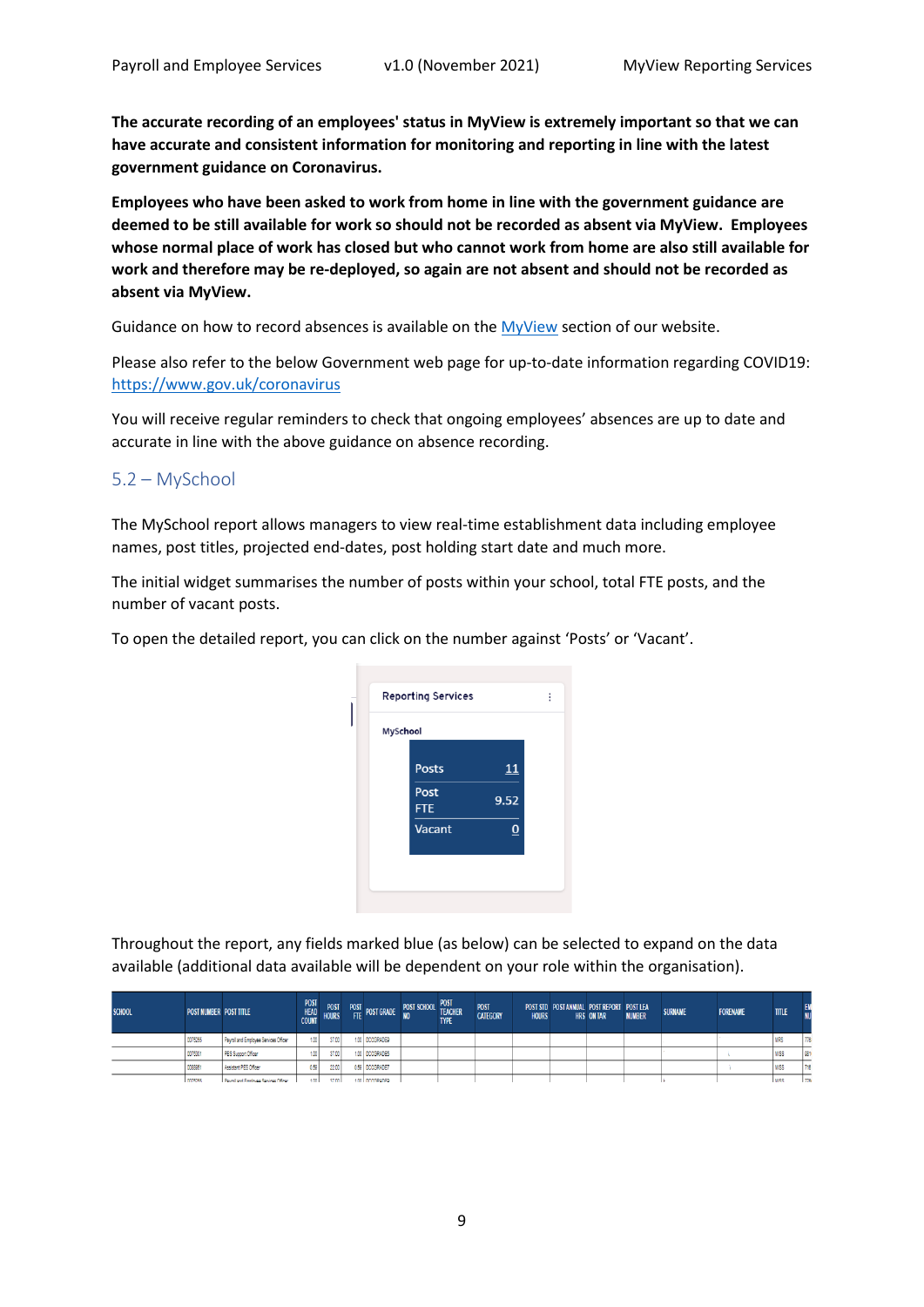#### <span id="page-9-0"></span>5.3 – MyOpen Ended Absences

This reporting tool informs managers which employees in their reporting structure are currently recorded as being on open-ended sickness absence. The analytic acts as a reminder for managers to review open-ended absence, and end sickness accordingly when the employee returns to work. This allows for accurate sickness absence reporting and sickness entitlement.

To open details of the open-ended absences, you should click the number shown on the Reporting Services widget -



#### The report will then open:

(*data has been removed from the below screenshot for Data Protection*)

| <b>REPORTEE NUMBER</b> | DIRECT EMPLOYEE SURNAME | <b>FORENAME</b> | <b>POST</b> | <b>POST TITLE</b> |            |  | ABSENCE ABSENCE ABSENCE ABSENCE CATEGORY ABSENCE REASON ABSENCE TERM HIERARCHY LEVEL 1<br>START DAYS FTE POSSENCE CATEGORY ABSENCE REASON ABSENCE TERM HIERARCHY LEVEL 1 |            |                     | <b>HIERARCHY LEVEL 2</b> | <b>HIERARCHY LEVEL 3</b> |
|------------------------|-------------------------|-----------------|-------------|-------------------|------------|--|--------------------------------------------------------------------------------------------------------------------------------------------------------------------------|------------|---------------------|--------------------------|--------------------------|
|                        |                         |                 |             |                   | 29/11/2021 |  |                                                                                                                                                                          | Short Term | Chief Executive (1) |                          |                          |

#### <span id="page-9-1"></span>5.4 – MyCovid Vaccinations

This reporting tool informs managers which employees in their reporting structure are currently recorded as receiving the first, second and booster dose of their COVID19 vaccination.

The initial widget summarises the number of employees within your team, followed by a summary of employees with a first vaccination recorded, number of second vaccinations recorded and number of booster vaccinations recorded.

To open the details of vaccinations, click on the number within the three options available -

|                             | Reporting Servi |  |
|-----------------------------|-----------------|--|
| <b>MyCovid Vaccinations</b> |                 |  |
| Employees                   | 15728           |  |
| First<br>Vaccination        |                 |  |
| Second<br>Vaccination       | 8747            |  |
| Ronster<br>Vaccination      | 1187            |  |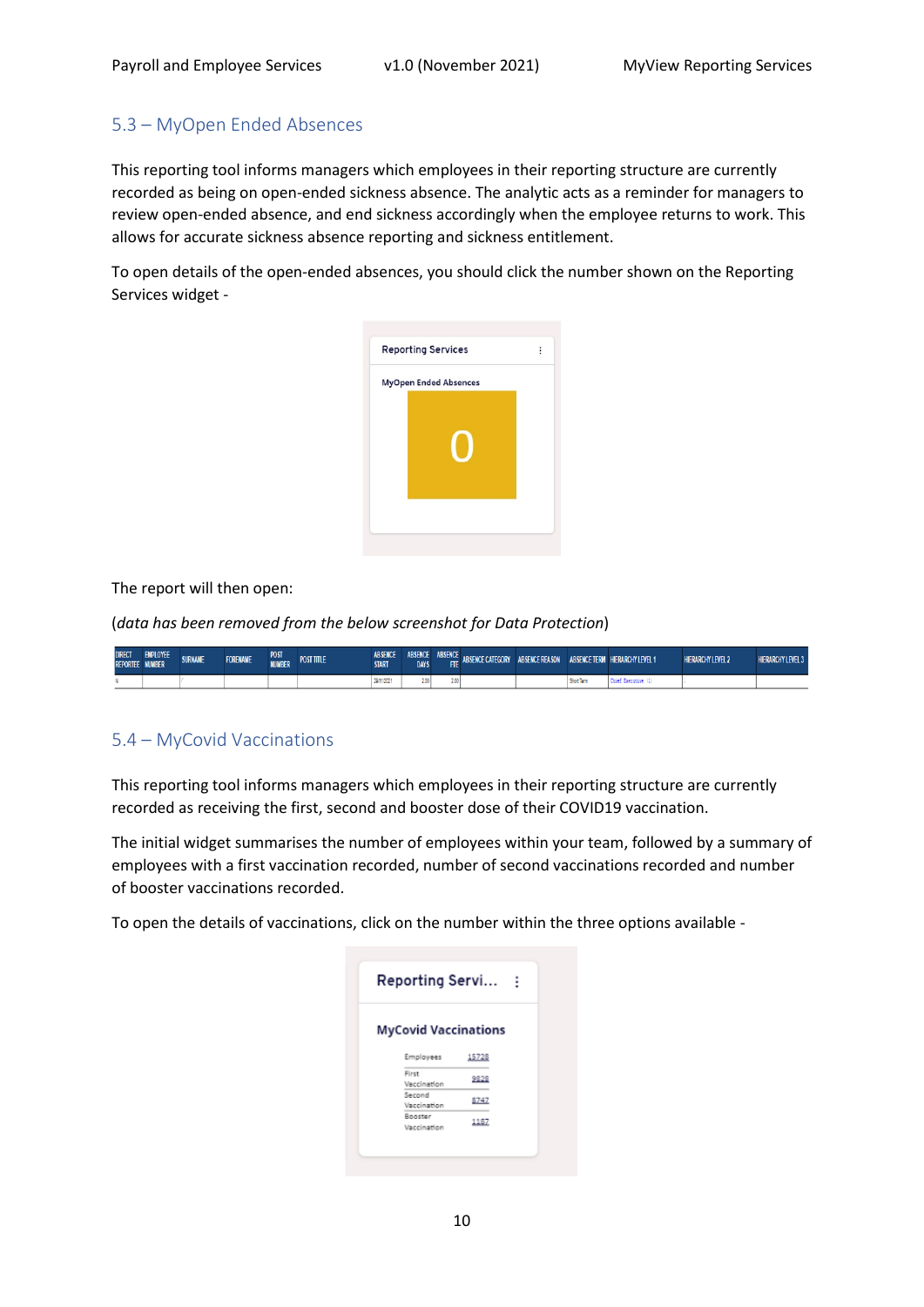Selecting the number of employees will present a report of everyone within the team displaying who has had a vaccination recorded.

Once selected you will be presented with the following data:

*(data has been removed from the below screenshot for Data Protection)* 

| <b>EMPLOYEE</b><br>NUMBER | <b>SURNAME</b> | <b>FORENAME</b> | TITLE | <b>POST</b><br><b>NUMBER</b> | <b>POST TITLE</b> | <b>FIRST</b><br><b>DATE</b> | <b>SECOND</b><br>DATE | <b>BOOSTER</b><br><b>DATE</b> | <b>VACCINATION VACCINATION VACCINATION MANAGER NAME</b> |
|---------------------------|----------------|-----------------|-------|------------------------------|-------------------|-----------------------------|-----------------------|-------------------------------|---------------------------------------------------------|
|                           |                |                 |       |                              |                   | 15/04/2021                  | 22/06/2021            |                               |                                                         |

Selecting the number of first vaccinations will only display those who have a vaccination recorded, alike to selecting the second vaccination number and booster.

If no vaccinations have been recorded this will be demonstrated from the widget, the number will represent a 0 next to either 'First', 'Second' and 'Booster'.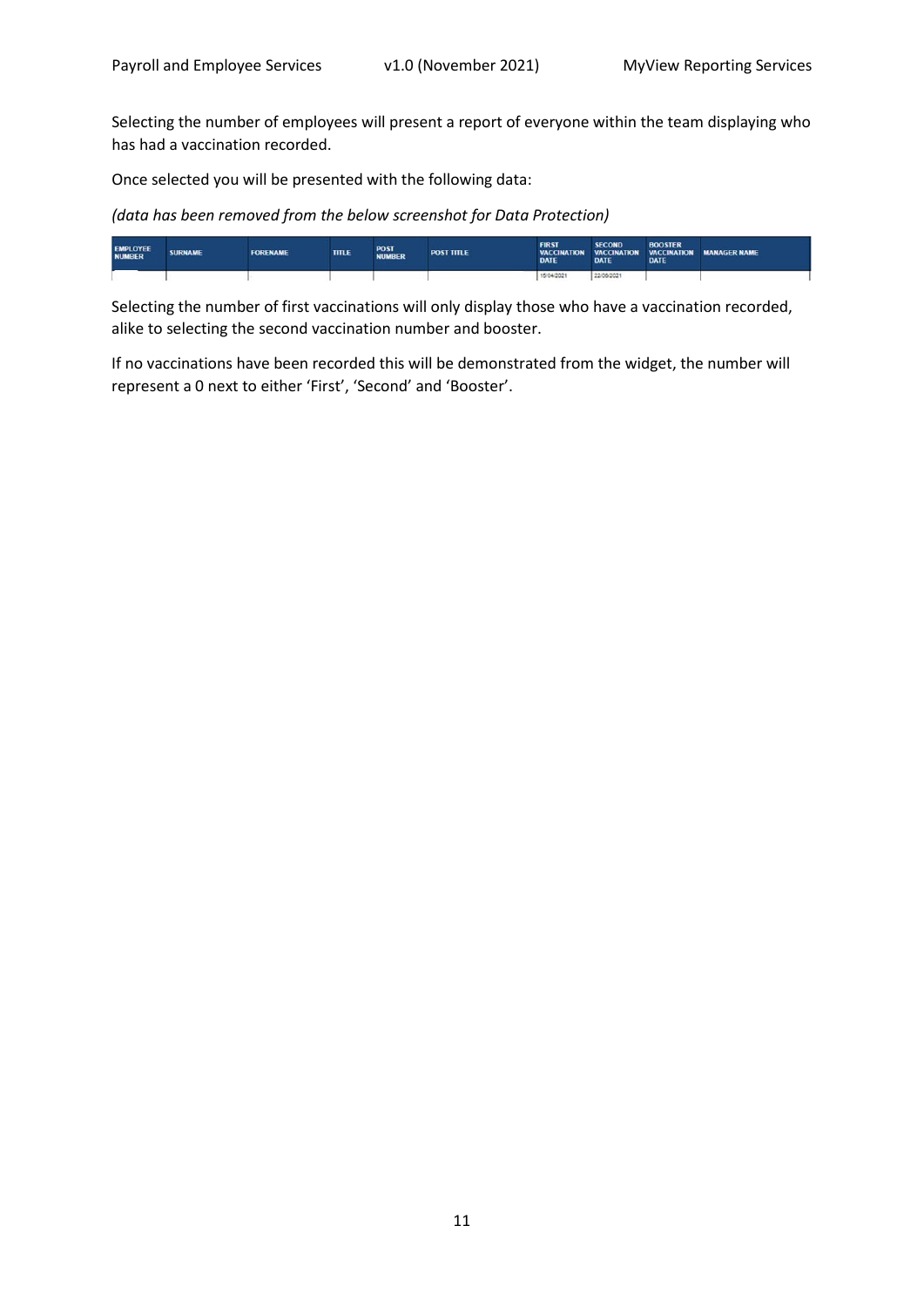## <span id="page-11-0"></span>6 – Data Protection

MyView users are reminded that the information available through MyView is subject to data protection law. It is important that in viewing or accessing data in MyView that you do so responsibly. This includes not sharing your password or log in details with anyone or disclosing personal information to another party.

If you are accessing MyView (from any location), you are reminded that you should you need to lock your computer if you move away and not to leave the computer signed on and unattended. Durham County Council will not be held liable for any actions resulting from an individual disclosing personal information and/or login credentials to another person.

It is an offence under the Computer Misuse Act to deliberately attempt to access a system to which you have no authority. Equally, it is your responsibility to take every reasonable step to prevent others from accessing your information. It is the personal responsibility of all employees to comply with the Durham County Council Personal Information Security Policy to keep our information secure.